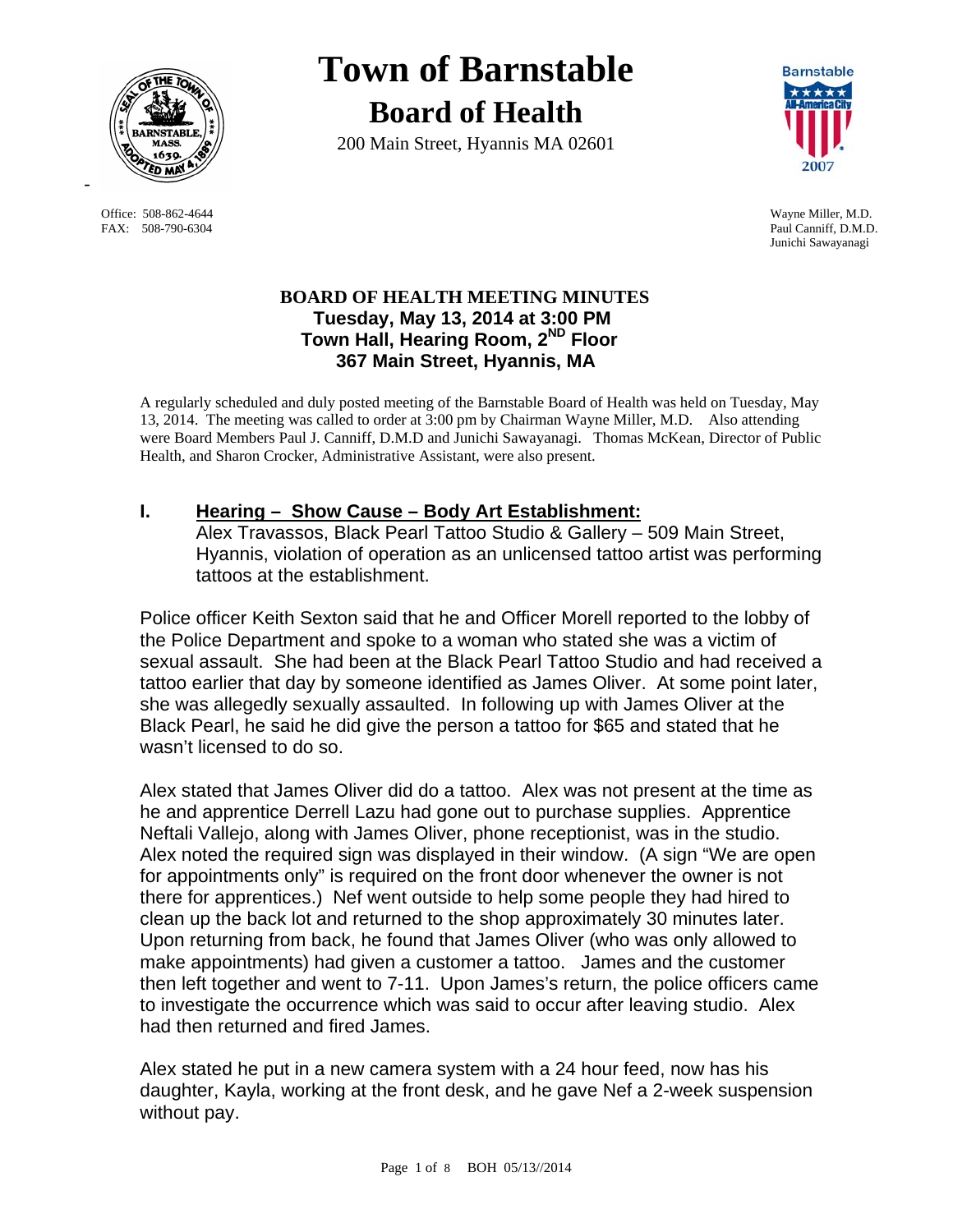Tom McKean said based on the fact that an unlicensed person performed a tattoo at an establishment under the operation of Alex Travassos, the health staff recommended a suspension of 30 days.

Mark Corliss, Spilt Milk in business 14 years, said he has seen this same issue happen a number of times at Black Pearl Tattoo where unlicensed people are performing tattoos over the past two years. He has spoken to the Health Division and the Town Manager. He said it does not have anything to do with competition. It is a concern for the business and safety.

Korrin Dean, owner of Pincushion (body piercing) in business 20 years, said she no longer does tattoos at her establishment. She said she has had many customers coming in complaining about Black Pearl. She said it is not an issue of competition as she only does body piercing. She feels all should follow the same rules established. She mentioned that many years ago, the rules required her to hire an R.N. for piercing and she followed through with that for the two years required. She believes Black Pearl must follow the established guidelines.

Lorna Berger, Great Island Tattoo, spoke of concern of the qualifications of the Black Pearl staff.

Alex Travassos responded stating their concerns are with the competition. Alex said he, too, has received complaints from customers of the other shops on Main Street. He said Mr. McKean's staff and the police have been in numerous times to check on his procedure and everything has been in order.

The Board said their initial response is that the 30 days suspension recommended is lenient.

The Board will be reviewing the regulations to consider limiting the number of apprentices at a shop and to require that if the doors are open and lights are on, a fully licensed body artist must be present.

Upon a motion duly made by Dr. Canniff, seconded by Mr. Sawayanagi, the Board determined the establishment will have their body art and body piercing license suspended for 30 Days starting May 14, 2014. (Unanimously, voted in favor.)

#### **II. Hearing – Show Cause – Food Establishment:**

Peter Goulet and Craig Larson, Morning Glory Café – 211 Route 149, Marstons Mills, violation of variance decision, failure to comply with order, insufficient septic system capacity, located within a saltwater estuary district.

Peter and Colleen Goulet and Craig Larson were present and were appealing their outdoor seating situation. Peter apologized and said he had 3 extra seats inside and removed them immediately on May 6. He explained that he was confused at the original variance hearing as he was told to fashion the shop after Nirvana coffee shop.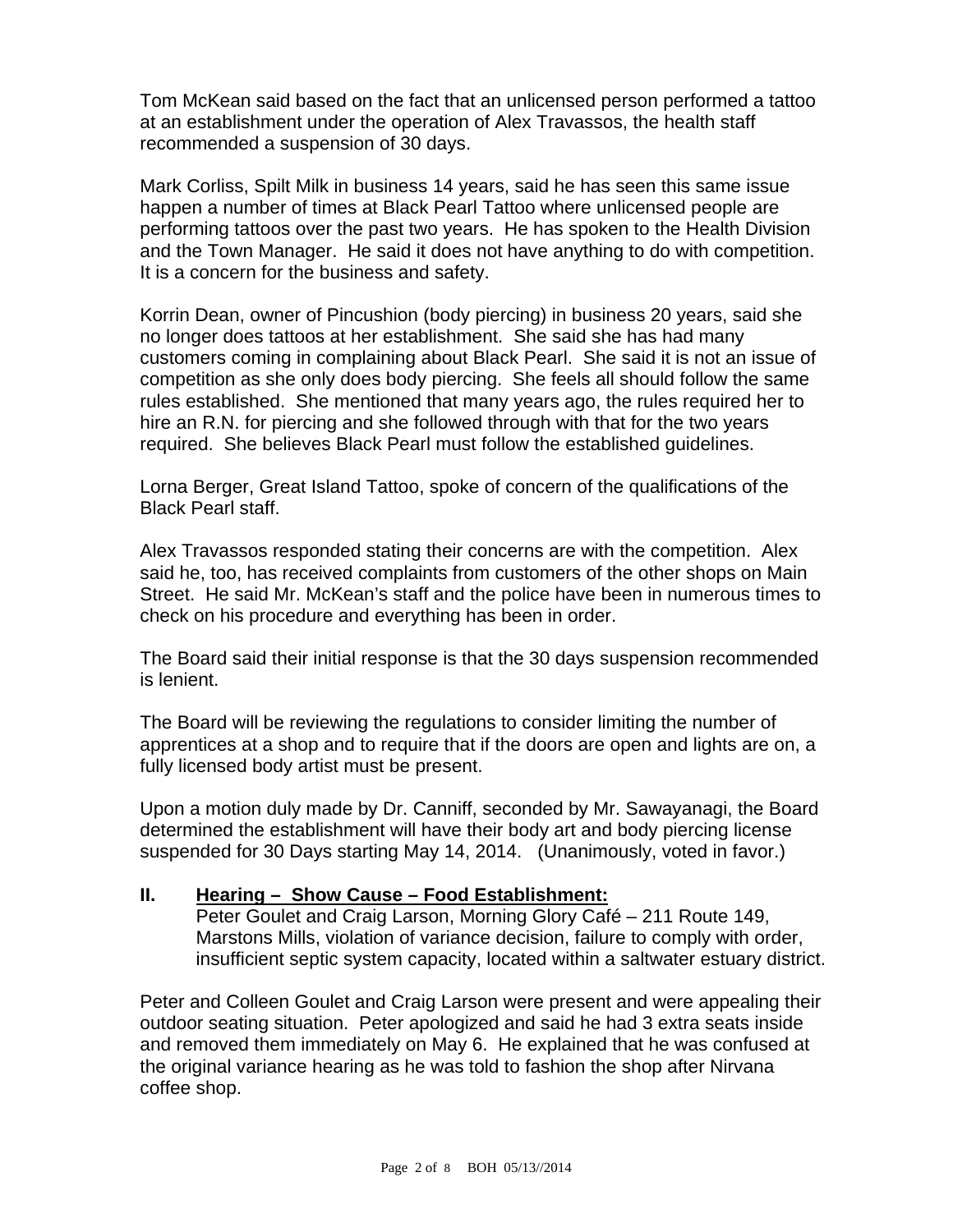Mr. Larson, owner of property, explained the picnic tables are across the parking lot and belong to him as he does not want his tenants smoking inside and has always supplied his rental properties with picnic tables for this purpose. He stated he is willing to remove them.

The Board agreed to allow the two settees (arm chairs) to remain (without the table) and the four Adirondack chairs can remain outside. These are for waiting for orders*.* The Board understands that the owner can not forcefully prevent people from using them for eating but whatever the owner can do to facilitate not encouraging them is appreciated. Mr. Goulet will also remove the small bench outside*.* 

Upon a motion duly made by Dr. Canniff, seconded by Dr. Miller, the Board voted to grant a change in the variance letter dated 12/13/13 so that the first condition will read: 1) No more than five (5) seats total are authorized for dining purposes. The existing outdoor picnic tables and outdoor bench are not authorized and must be removed. For waiting purposes, four (4) Adirondack chairs without a table may be allowed outside. Indoors, two settee (soft seats), without a table in between them, may be allowed. (Unanimously, voted in favor.)

## **III. Hearing – Tobacco (New):**

Tobacco violations as reported by Bob Collette of Barnstable County Tobacco Control - First Offense, tobacco products sold to a minor on 4/05/2014.

A. Cotuit Fresh Market, 737 Main St, Cotuit.

Bob Collette, Tobacco Enforcement, and Richard Pimental, Cotuit Fresh Market was present.

Richard Pimental explained the clerk had been properly trained and had worked for him for six months. The worker at the deli distracted her by helping and handing the cigarettes to customer and clerk rang it up. The employees were reprimanded and the policy was reviewed by all employees again.

Upon a motion duly made by Dr. Miller, seconded by Dr. Canniff, the Board voted to grant a warning for the tobacco violation. (Unanimously, voted in favor.)

#### **IV. Septic Variances:**

A. Peter McEntee, Engineering Works, representing Robert Hallam, owner – 28 Wiinikainen Road, West Barnstable, Map/Parcel 132-016, 0.27 acre parcel, failed septic system, multiple variances.

Anna McEntee, Engineering Works, was present and said the variances are proposed due to site constraints. Anna handed in the green certified cards and had a plan with the neighboring wells and their setbacks listed on it.

Mr. McKean said the staff believes this meets maximum feasibility and has no issues with it.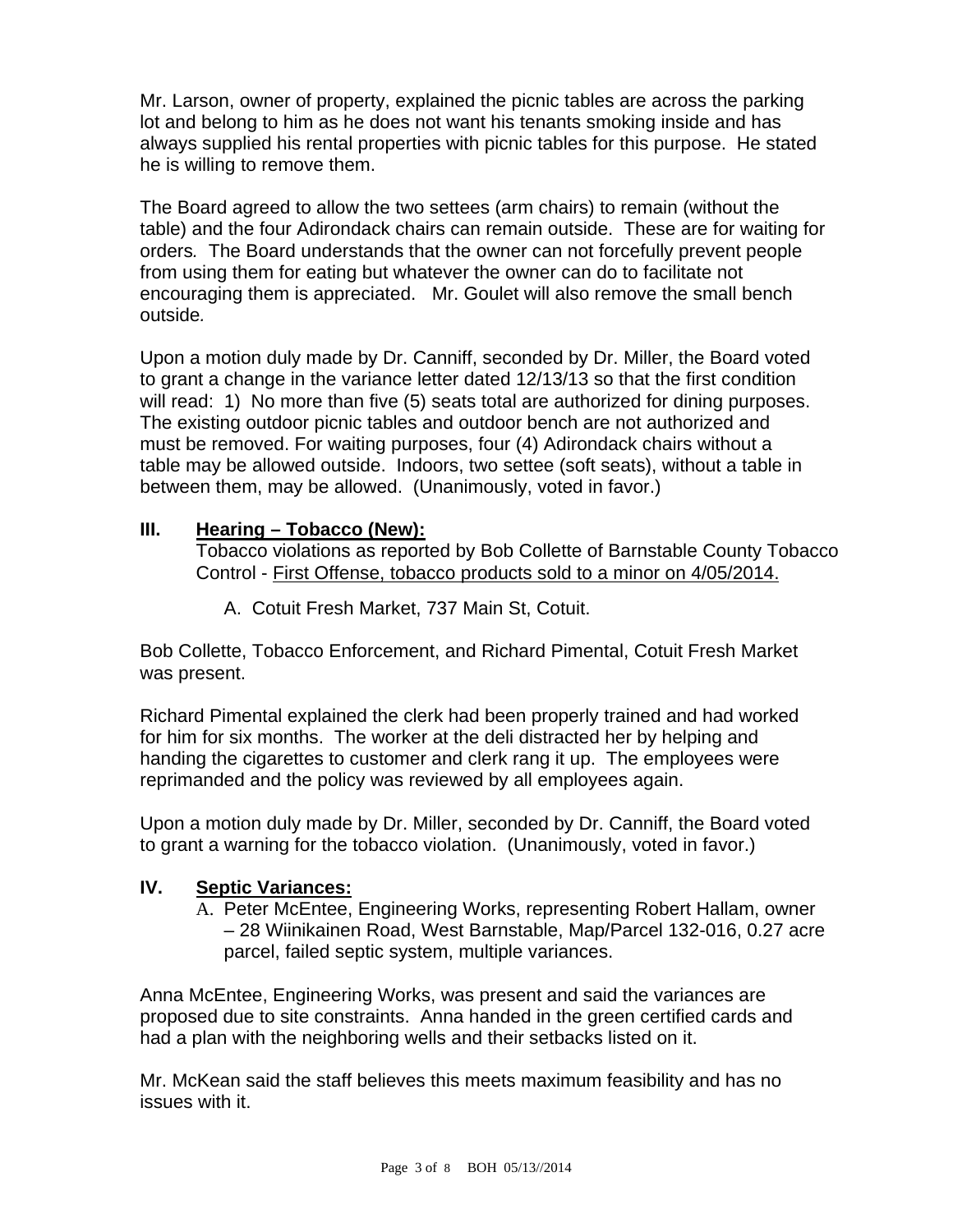Dr. Canniff recommended a monolithic tank and Dr. Miller agreed, as the groundwater is almost directly in the path of the well.

Upon a motion duly made by Dr. Miller, seconded by Dr. Canniff, the Board voted to grant the variances with the following conditions: (1) a monolithic tank will be used, (2) a three bedroom deed restriction will be recorded at the Barnstable Registry of Deeds, (3) an official copy of Deed Restriction will be supplied to the Health Division.

B. Adam Hostetter, owner – 144 Troutbrook Road, Cotuit, Map/Parcel 008- 009, 0.50 acre parcel, multiple variances.

Chad Hill was representing the owner.

Mr. McKean said the permit was issued in the past and the variance/permit had expired so they had to start the process again. The staff did not have any issues with the plan which proposed the Sand Filter Circulation again.

The Board voted to grant the variances with the following conditions: (1) a three bedroom deed restriction will be recorded at the Barnstable Registry of Deeds, (2) an official copy of Deed Restriction will be supplied to the Health Division, (3) O&M agreement for maintenance of system, (4) all requirements of DEP must be followed (must verify whether this Sand Filtration System falls under DEP's most recent regulation requiring a Deed Restriction informing future owners. If used as general use-remedial, it may not). (Unanimously, voted in favor.)

C. Debra Dwyer, owner – 86 Oak Street, Centerville/West Barnstable line, Map/Parcel 173-011, 44,440 square feet parcel, house renovation, needs five bedrooms to allow medical help to live on premise.

Debra Dwyer explained that when she took out the building permit in 2001, she was told by the Health Department that there was no restriction on the number of bedrooms allowed on their property as long as they remained 100 feet from the creek. This was not a problem as they own over to the other side of the creek and have kept the building more than 100 feet away from the creek. She and her husband have both had strokes and have three children living at home. The oldest has returned home to help with the upkeep of the house and needs his own living space. She is looking for the ability to have five bedrooms.

Dr. Miller said the recent septic has been designed for three bedrooms. If five bedrooms are desired, she will have to increase the system to a five bedroom design.

The current system is located in the Estuary Protection Zone which would allow a maximum of a four bedroom design. This can probably be done by adding two more components. Dr. Miller explained that to have five bedrooms, either change the system to an alternative system which removes nitrogen to a greater degree (which would be very expensive); or, add another separate leaching field outside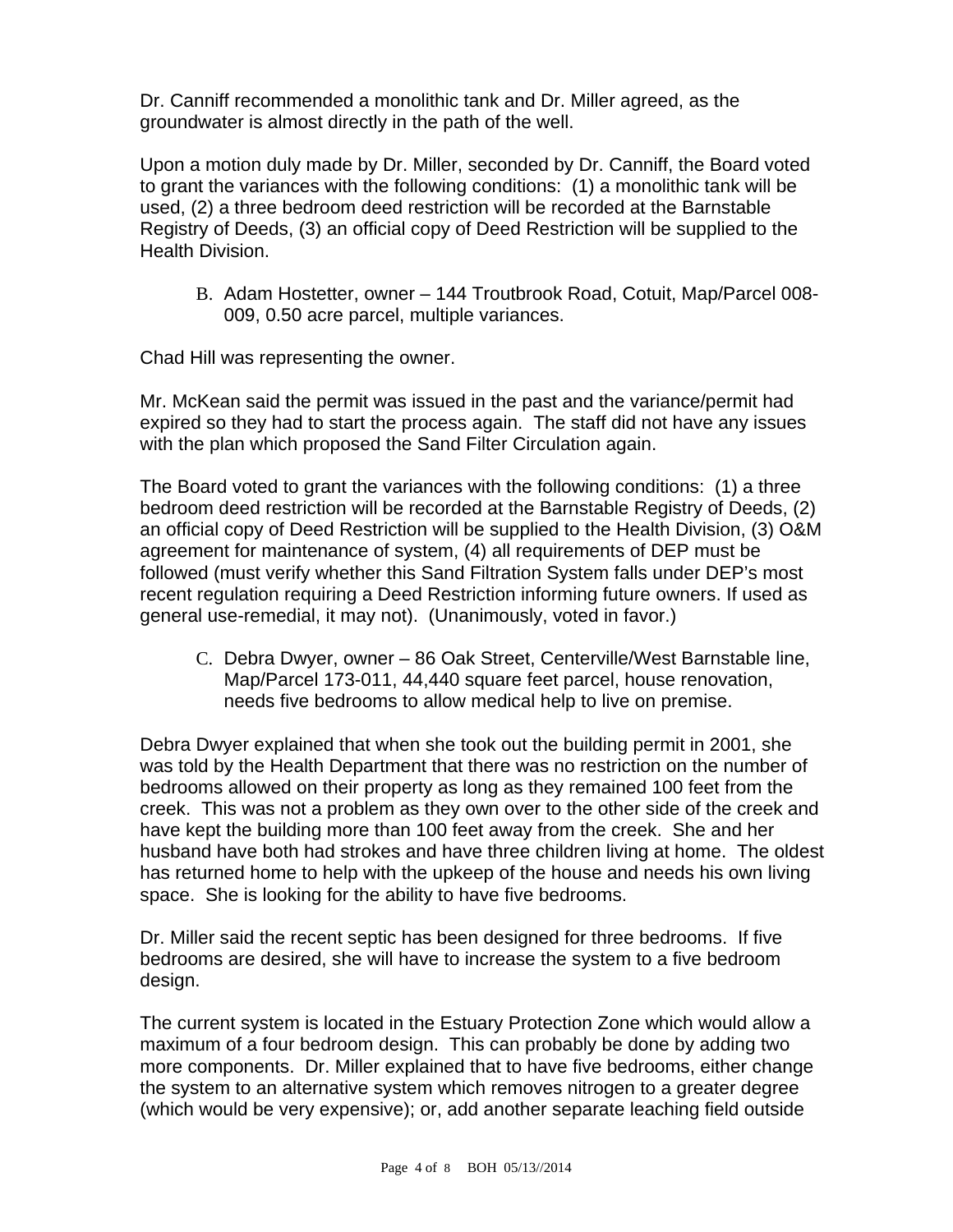the Estuary Protection Zone. The current septic tank is 1,000 gallons. A 1,500 gallon tank would be required for five bedrooms.

Mrs. Dwyer said her son came back home to help save the cost of repairs on the house and help with care. They can not afford additional cost to the septic.

The Board advised the best thing to do would be to go back and speak with the engineer for design suggestions because without a plan, the Board has nothing to vote on.

Upon a motion duly made by Dr. Miller, seconded by Dr. Canniff, the Board voted to continue this for three months until August 19, 2014 meeting to allow applicant more time. Applicant may return in August to request another extension, if needed. (Unanimously, voted in favor.)

#### **V. Septic Deadline Extension**

Cape Cod Aggregates Corporation, owner – 1660 Phinney's Lane, Barnstable, Map/Parcel 276-017, house is vacant and may be demolished.

The owner, Mr. Laruzo, is in the process of determining whether the main house on the property will be demolished. With the uncertain future, the owner is requesting an extension.

Upon a motion duly made by Dr. Canniff, seconded by Mr. Sawayanagi, the Board voted to grant a six month extension for the septic deadline. The property shall remain vacant until such time that the septic system is repaired or replaced. (Unanimously, voted in favor.)

#### **VI. I/A Monitoring Plan – Reduction:**

A. Kimberly Straubing and Jeffrey David, , 195 Route 149, # G, Herring Run Condominiums, Marstons Mills, MA – requesting a reduction in monitoring.

Joseph Smith, Bennett Environmental Associates, representing Kimberly Straubing was present. This is year-round residence. Title V has fewer monitoring requirements on the Sand Filter systems now.

Upon a motion duly made by Mr. Sawayanagi, seconded by Dr. Canniff, the Board voted to grant a reduction in the maintenance to twice a year with field testing of PH, DO and turbidity with lab sampling for TN during both visits. If a new owner is seasonal-, they will still need to monitor twice per season. (Unanimously, voted in favor.)

> B. Ray Daly, owner of The Oceanview Motel – 966 Craigville Beach Road, Centerville, MA, Map/Parcel 226-007, requesting a reduction in monitoring.

No one was present.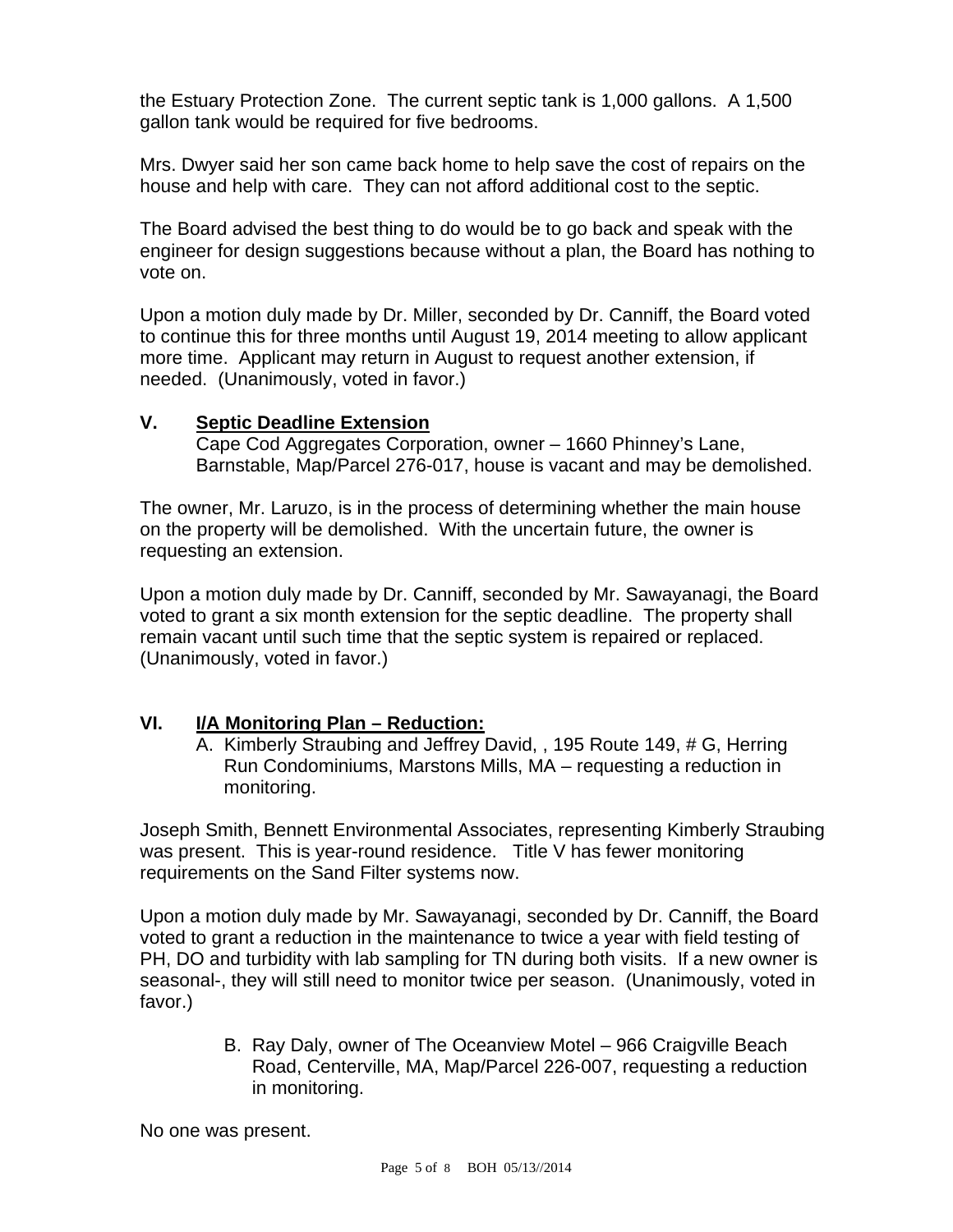The Board reviewed the available monitoring results and the request to reduce due to seasonal use.

Upon a motion duly made by Dr. Canniff, seconded by Mr. Sawayanagi, the Board denied a reduction in monitoring. The business can only be open six months of the year to qualify as seasonal and the testing results do not call for a reduction at this time. (Unanimously, voted in favor.)

## **VII. Food Variance – (Cont.)**

**WITHDRAWN** Sullivan Engineering representing Old Post Corner, LLC, owner of building, and Robert Hayden, owner of Saga Steakhouse, - 1560 Old Post Road, Cotuit, Map/Parcel 058-022, requesting grease trap variance, not on town sewer.

#### **VIII. Food Variance – New:**

Tony & Carolyn Ninivaggi, new owners of The Barnacle – 988 Craigville Beach Road, Centerville, multiple variances.

Prior to the start, Dr. Canniff disclosed that he is friendly with Tony through the gym and states it will not have any effect on the vote as this is really a repeat of the situation a year ago. No objections were made to his participation.

Upon a motion duly made by Mr. Sawayanagi, seconded by Dr. Canniff, the Board voted to grant the variances with the following conditions: a handwash sink and a mop sink will be installed prior to opening this year. Using the list of future work drawn up by the Board for the prior owner, this owner will be required to complete the list before opening next year (2015) (List includes: finish giving washable surfaces to two walls in back room, tile floors, washable ceiling in back room, and adding a prep sink in back room. (Unanimously, voted in favor.)

#### **IX. Food – Temporary Food Event:**

A. Kevin Dubois for the Mobile Truck Festival at the Cape Cod Melody Tent, 41 West Main Street, Hyannis on Saturday, June 28, 2014 from 1-4 pm.

Kevin Dubois was present and said this is a new idea which will have blues entertainment, as well. The inspection time will be 12-1 pm and there will be 10 trucks, all self-contained.

Dr. Canniff mentioned it is nice to hear the organization, parent company being South Shore Playhouse Association, has given over \$3 million to help youths to further their studies in the entertainment industry.

Upon a motion duly made by Dr. Canniff, seconded by Mr. Sawayanagi, the Board voted to grant the temporary food permit. (Unanimously, voted in favor.)

B. Stacey Gallagher, Children's Cove, for the event "Coolest Dessert on Cape Cod" presented by Four Seas Ice Cream at St. George Greek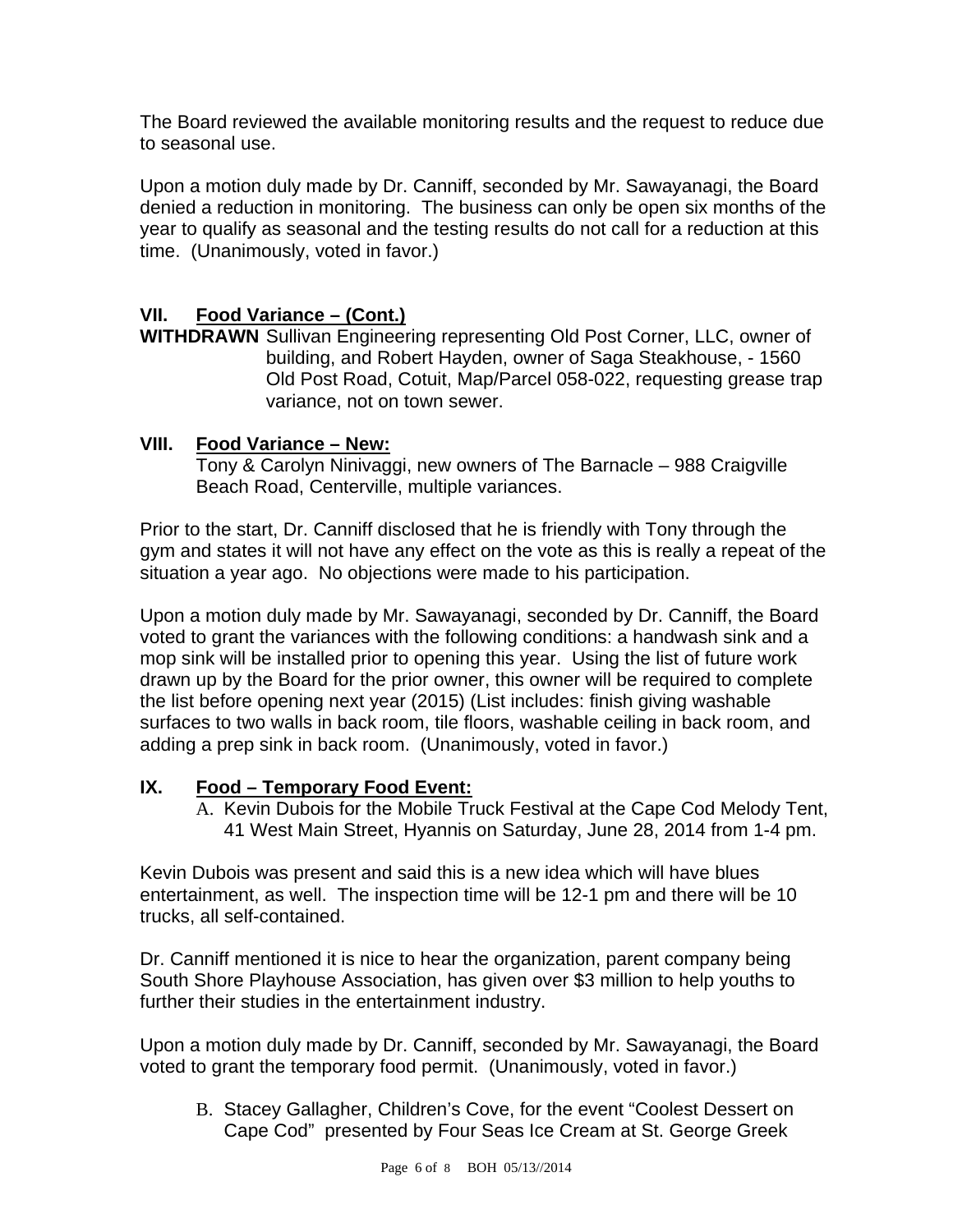Orthodox Church, 1130 Falmouth Road, Hyannis on Sunday, August 3, 2014 from 1-4 pm.

Doug Warren, Four Seas Ice Cream, was present. He explained there will be 20 great chefs creating desserts using 4-Seas Ice Cream with 100% of funds going to Children's Cove. There will be live music and various activities. Handwash stations will be between every other table.

Upon a motion duly made by Dr. Canniff, seconded by Mr. Sawayanagi, the Board voted to grant the temporary food event. (Unanimously, voted in favor.)

## **X. Body Artist – Variance:**

A. Alex Travassos, applying for a variance from Anatomy & Physiology course requirement, for Alyssa Long at Black Pearl Tattoo Studio and Gallery Studio, 509 Main Street, Hyannis.

Upon a motion duly made by Dr. Canniff, seconded by Mr. Sawayanagi, the Board voted to continue this item until June 10, 2014 as the establishment has lost its license for 30 Days as of May 14, 2014. (Unanimously, voted in favor.)

B. Alex Travassos, applying for a variance from Anatomy & Physiology course requirement, for John Leslie Chambers at Black Pearl Tattoo Studio and Gallery Studio, 509 Main Street, Hyannis.

Upon a motion duly made by Dr. Canniff, seconded by Mr. Sawayanagi, the Board voted to continue this item until June 10, 2014 as the establishment has lost its license for 30 Days as of May 14, 2014. (Unanimously, voted in favor.)

#### **XI. Old / New Business:**

A. Approval of the Minutes – February 11, March 11 and April 8, 2014.

Upon motion duly made by Dr. Canniff, seconded by Mr. Sawayanagi, the Board voted to approve the February 11, 2014 minutes. (Unanimously, voted in favor.)

Upon motion duly made by Mr. Sawayanagi, seconded by Dr. Canniff, the Board voted to approve the April 8, 2014 minutes. (Unanimously, voted in favor.)

March 11 minutes will be continued..

B. Update: Stable - Kathy Woodbury, 365 Sampsons Mill Road, Cotuit.

Mr. McKean stated the deputy sheriff delivered the notice Saturday, May 10. This will appear on the June 10th agenda as horses should be removed by June 9.

C. Informal discussion regarding future potential tobacco restrictions.

Cheryl Sbarra, Senior Staff Attorney, MA Association of Health Boards was present. She spoke of the different strategies which have been used by other towns to address tobacco regulations: